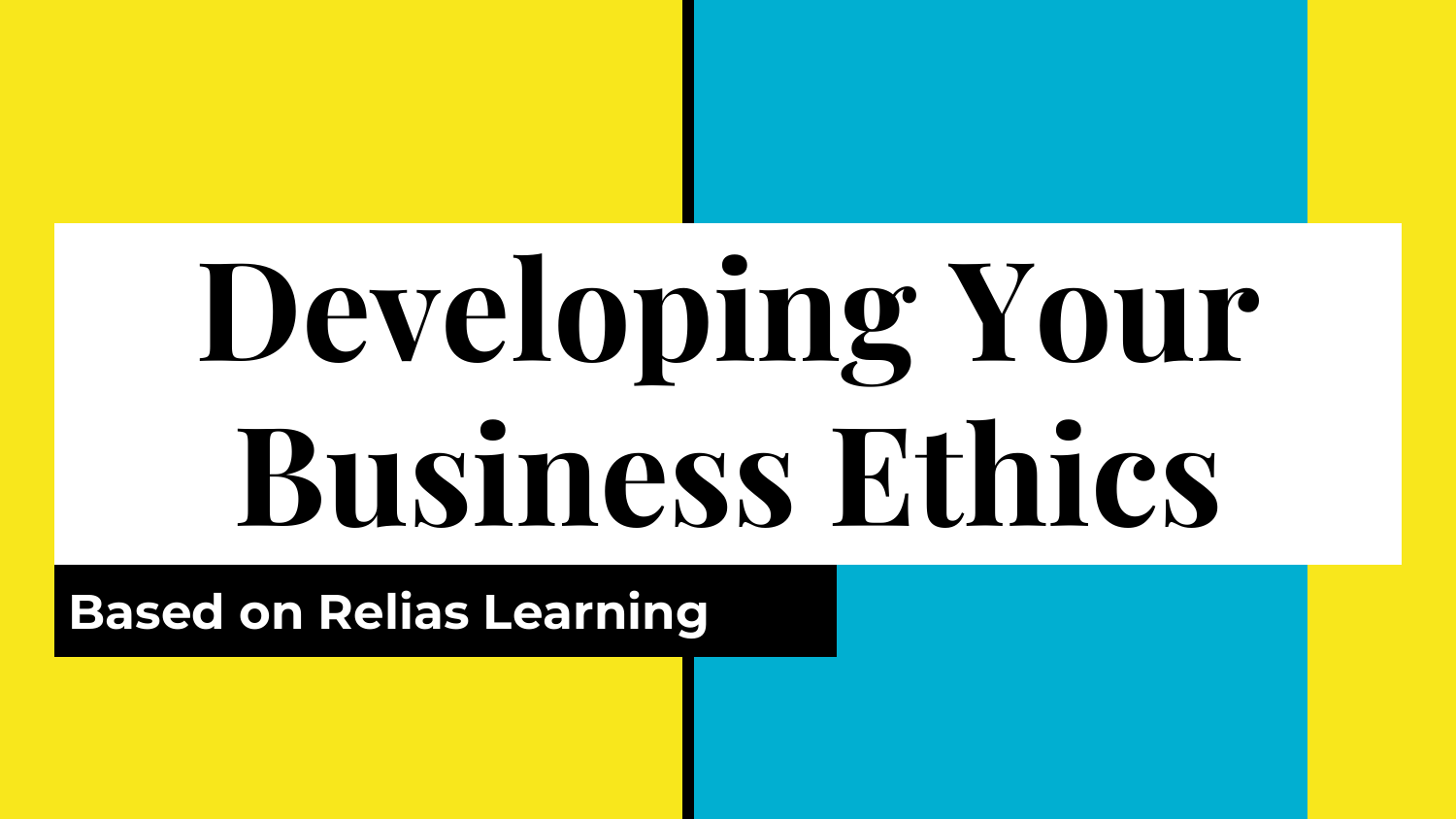

#### Ethics are the moral principles and values that help us to choose right from wrong.

Ethics play in all of our day to day lives be it during meetings, making business decisions, or making personal decisions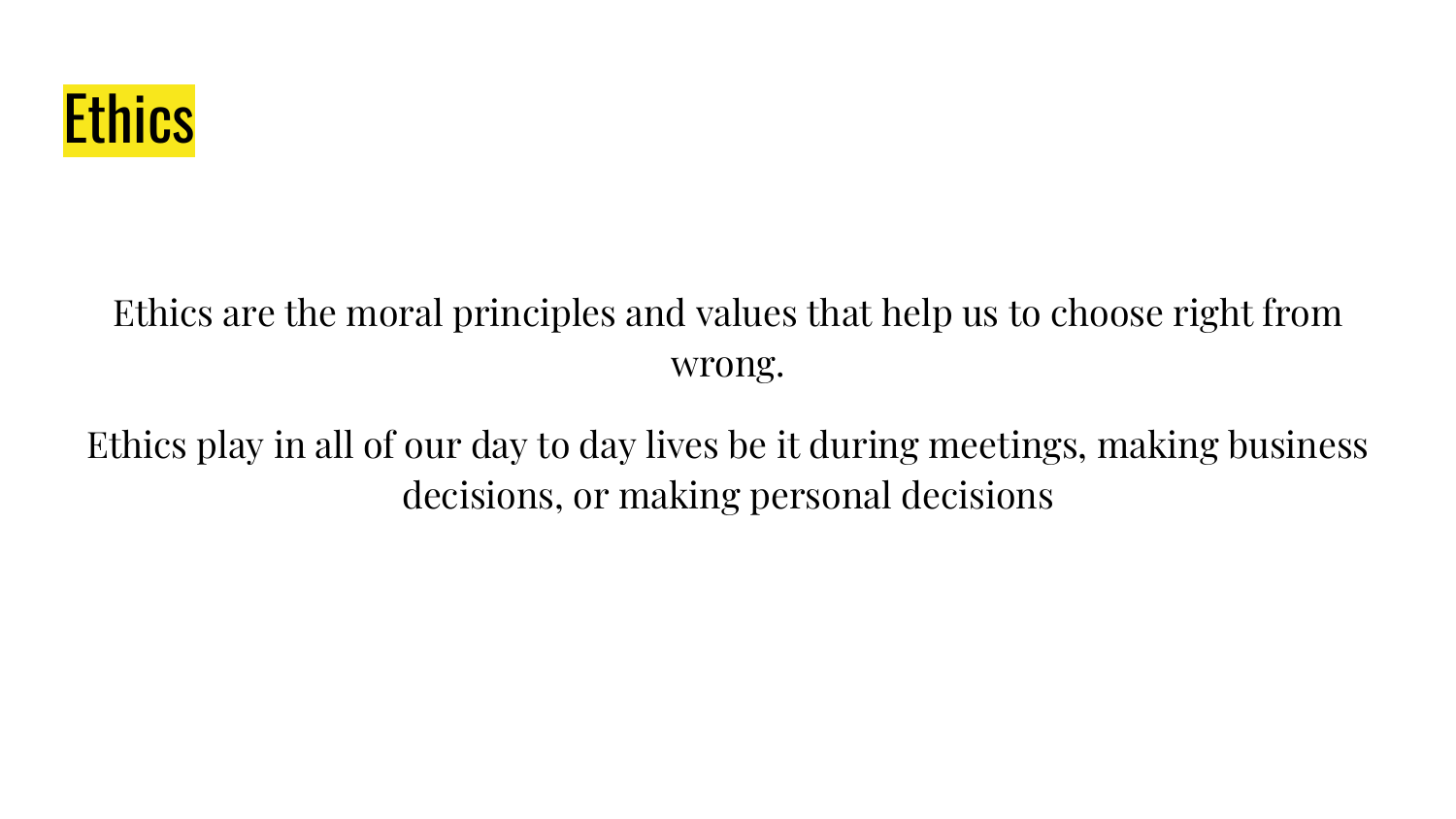#### Common Myths about Ethics True or False?

- -Ethics are a matter of personal opinion
- -Obeying the law is enough to ensure that your behavior is Ethical
- -You can have separate ethics for work and for home
- -Either you are Ethical or you are not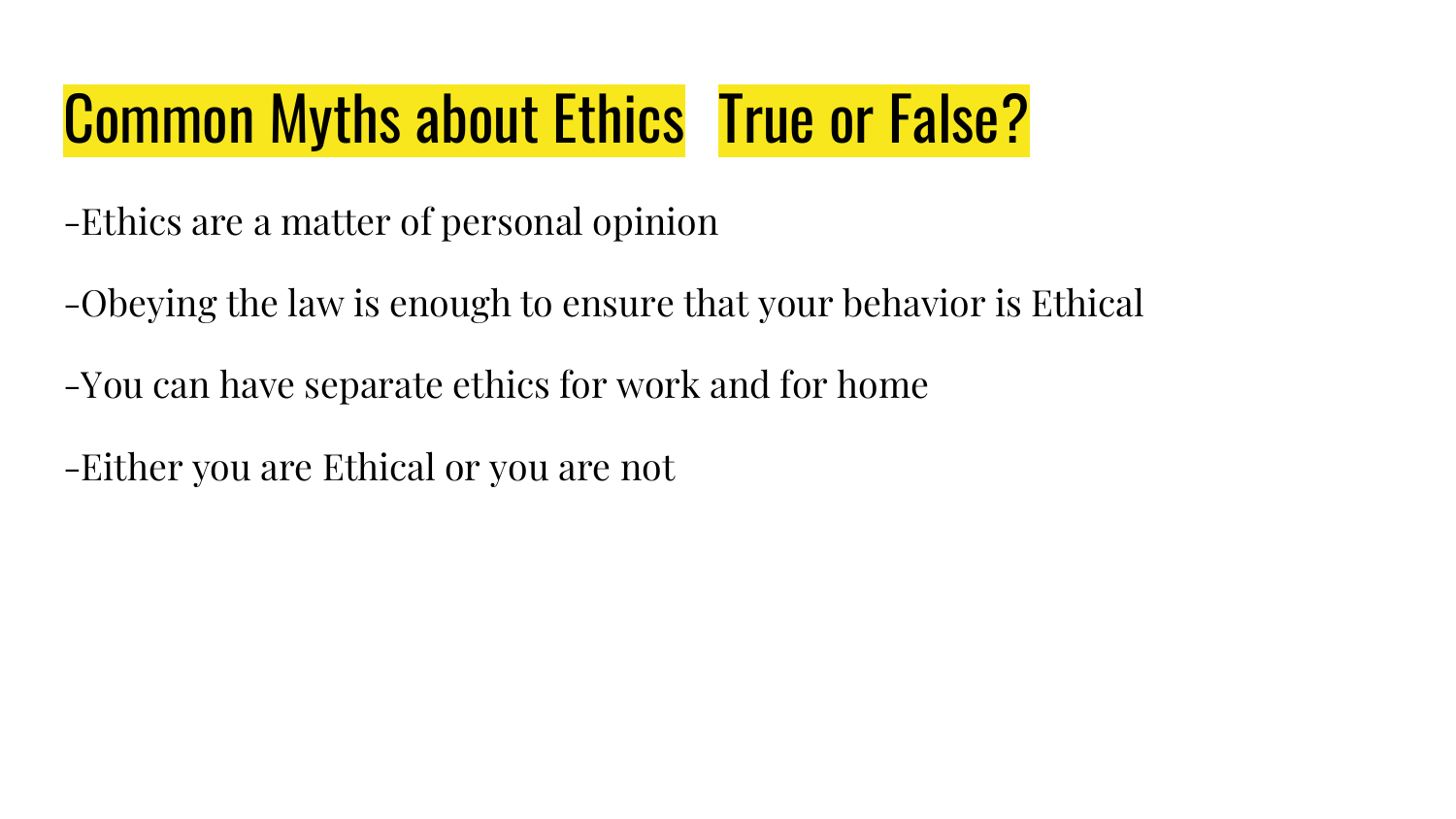#### Ethical Approaches in the Workplace

The way you act, including the in the workplace, is shaped by your personal belief system

Not everyone has the same approach to figuring out what's ethical and what is not

Let's consider how two different people explain what making an ethical decision involves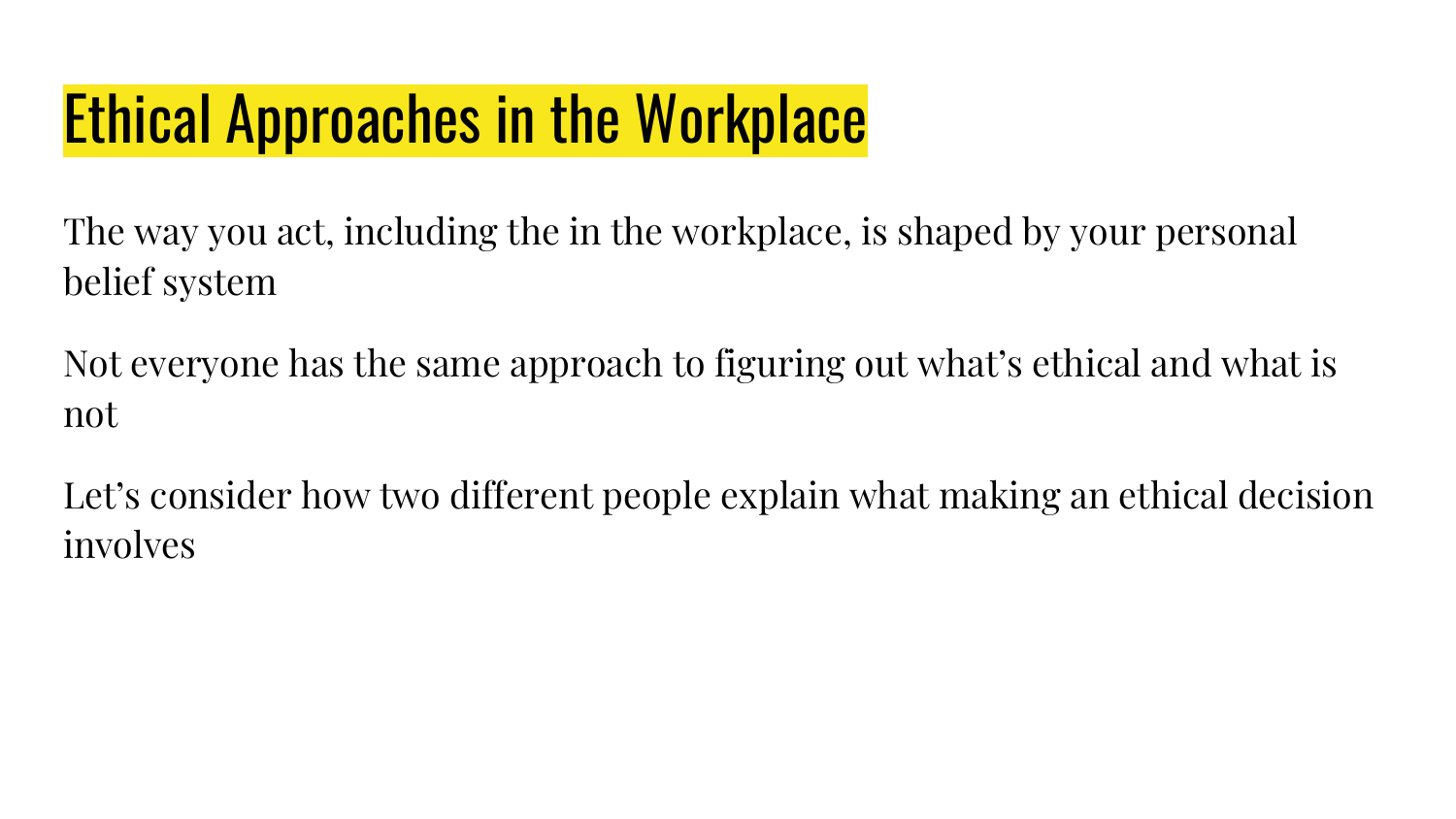

Turn to your neighbors and take a minute to discuss the following:

- -What steps do you use to determine if your decision is ethical or not?
- -How is the different from your group members?
- -How is this the same as your group members?
- Notice the differences and similarities in our approaches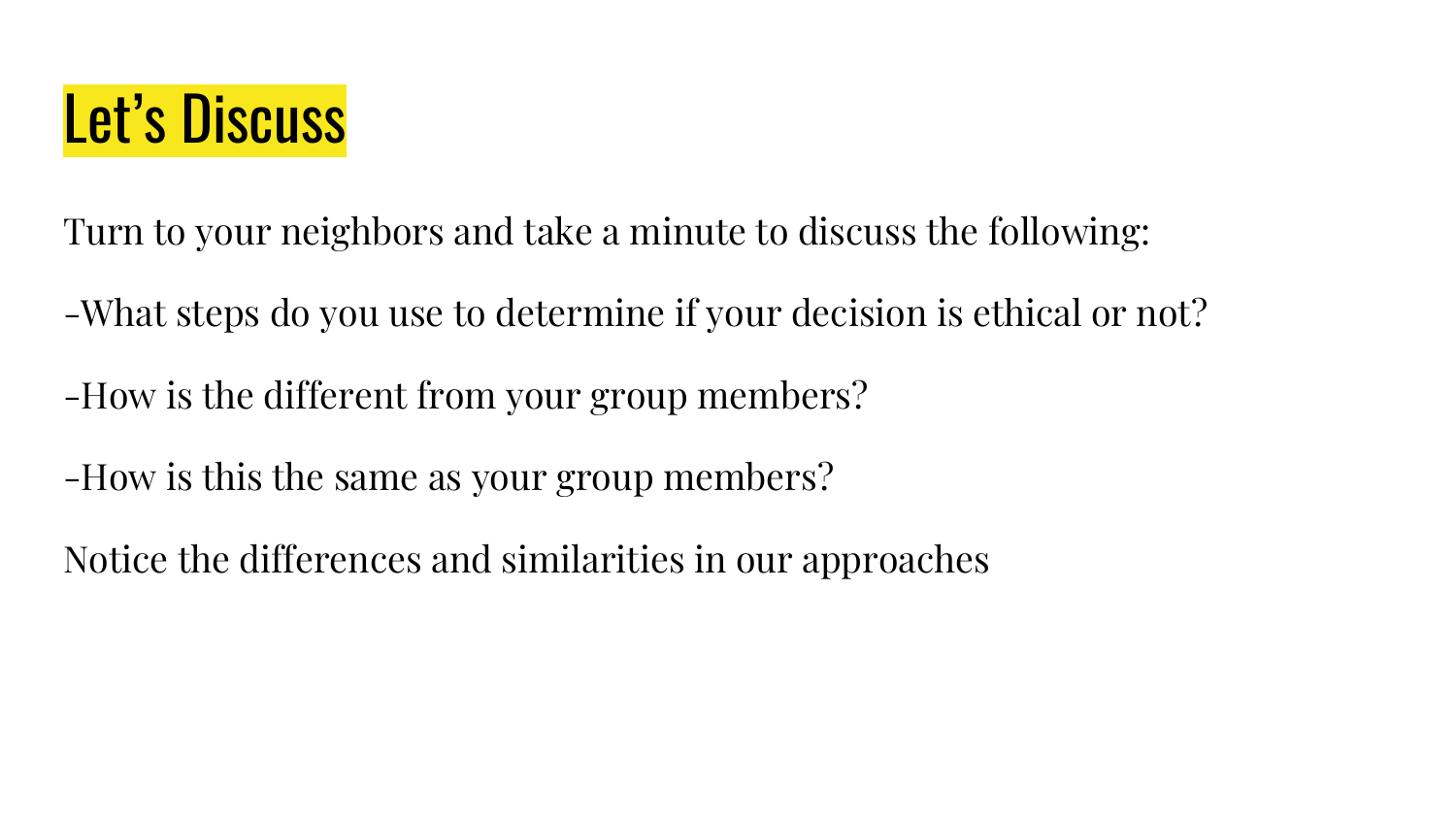#### Three Main Approaches to Ethics

- Everyone is Different
	- Approaches to Ethics tend to fall into three main categories

- What are the Three Main Approaches to Ethics?
	- Virtue Ethics
	- Utilitarian Approach
	- Deontology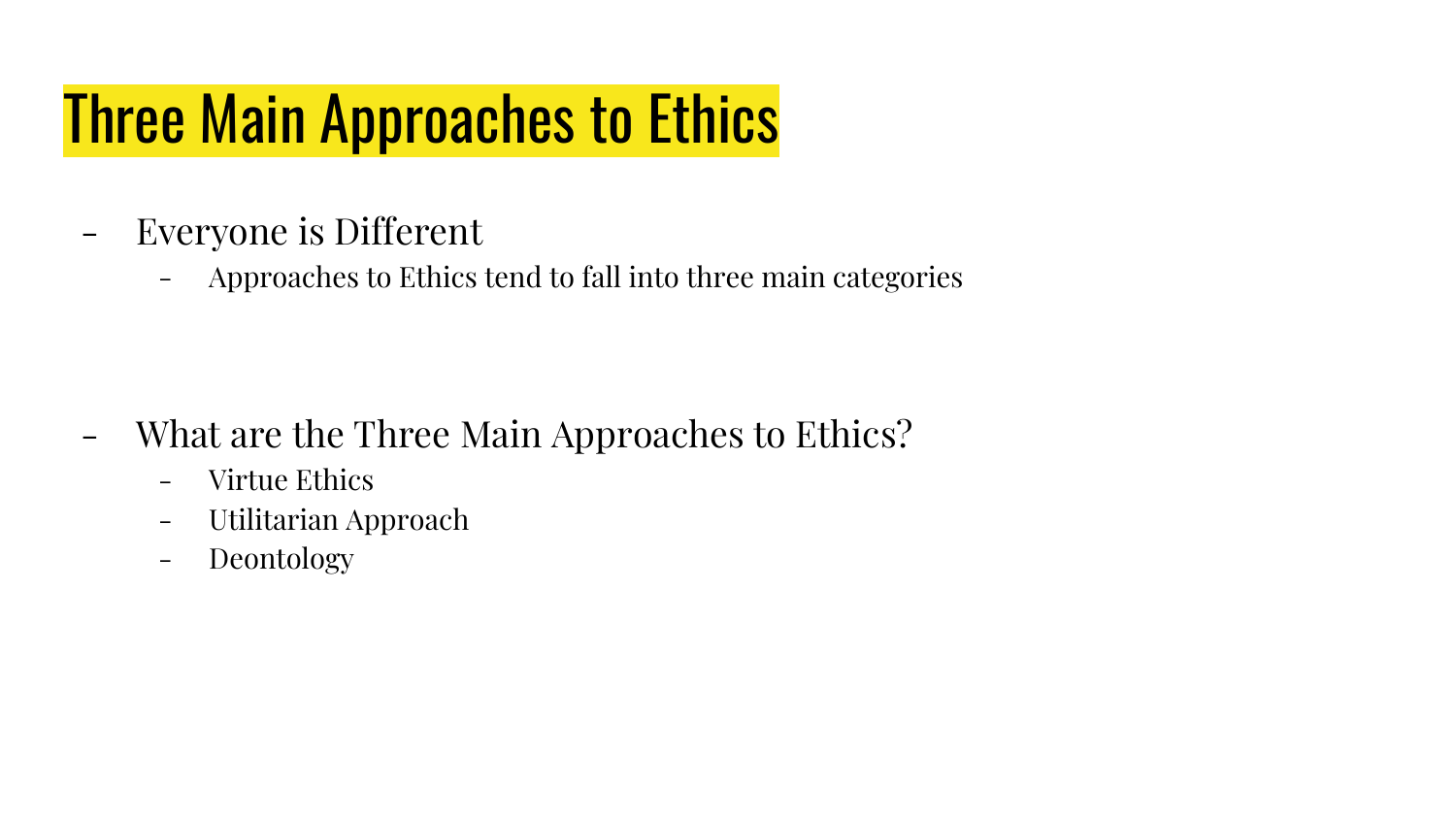# Think, Pair, Share

- Take a minute and reflect on the three main approaches
	- Virtue Ethics- Doing the Right Thing
	- Utilitarian Approach- Greatest amount of good for the greatest number of people
	- Deontology- The right thing does not change based on the situation
- What Approach do you best identify with?
- Why does this Approach Work best for you?
- Turn to your Neighbor and Reflect on your Thoughts
- Who would like to share their thoughts?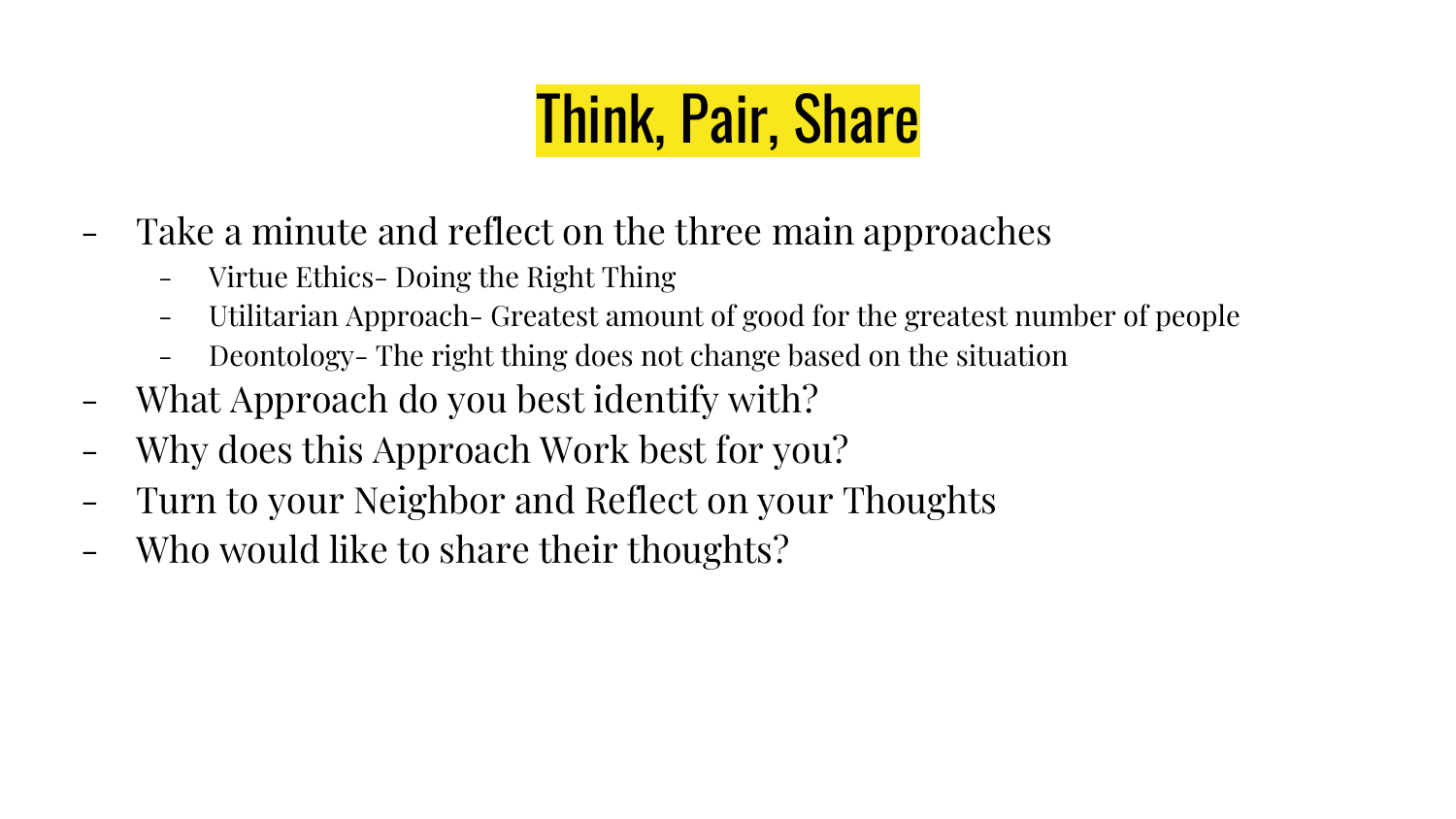#### Code of Conduct Standards: Fairness and Respect

- A code of conduct is a set of standards
- This helps an organization and everyone in it define right and wrong
- These Standards are based on values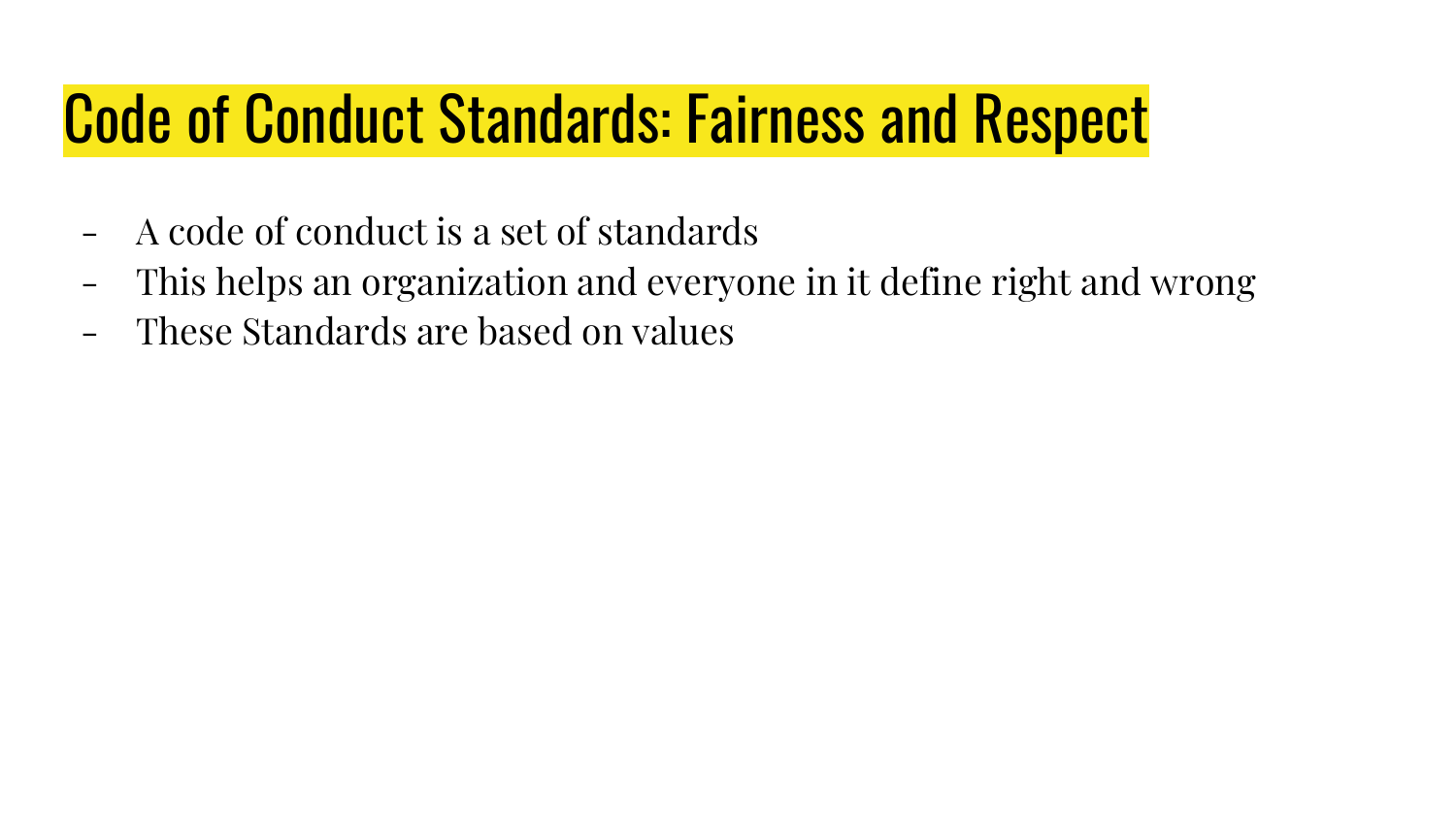#### Situational Objectivity

- So you walk in your office and find a beautifully wrapped gift
- Where did it come from?
- Will this stop you from being able to make an objective decision?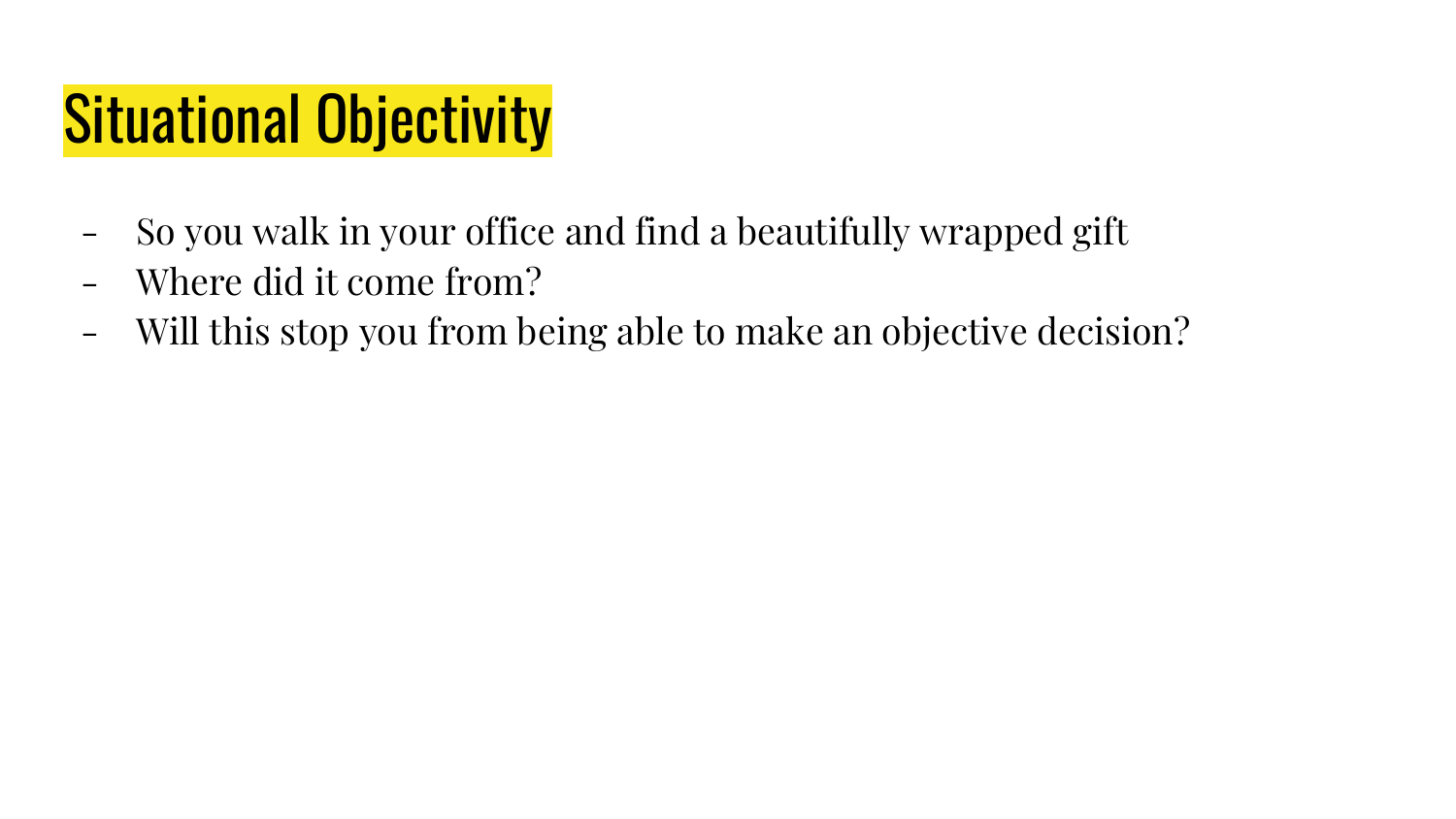

- How do you make a fair and objective decision?
- Using the standards in your organization's Code of Conduct may Help
- 1. Disclose Conflicts of Interest
- 2. Be Transparent about Decision Making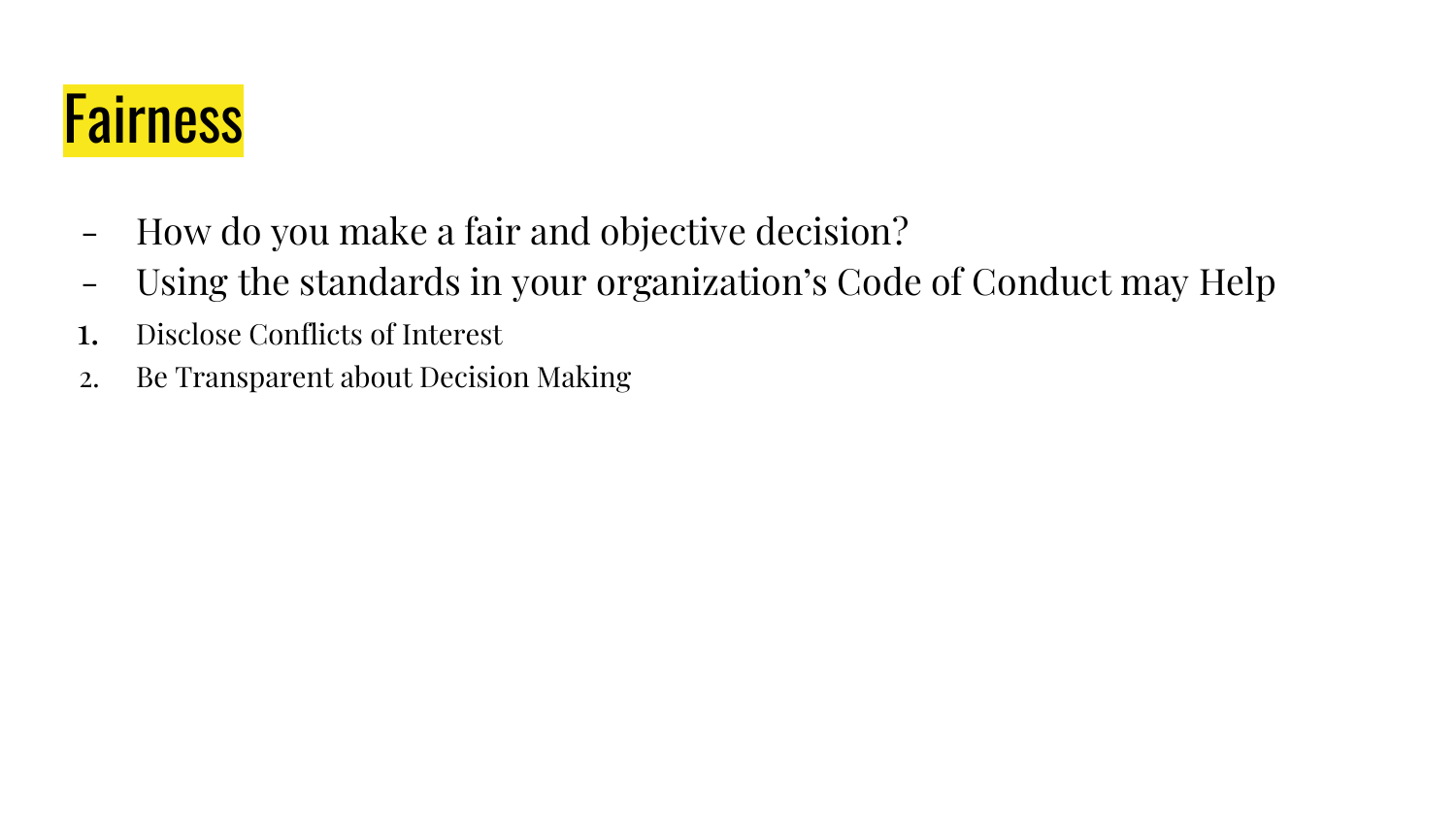# Respect

- Respect is a value that informs a Code of Conduct
	- Mutual respect promotes trust
- Be informed of Cultural Norms
- What is your Organization's Culture?
- What is the Culture of the Community that you Live in?
- Be sure to explore other's viewpoint
- Honesty is the Best Policy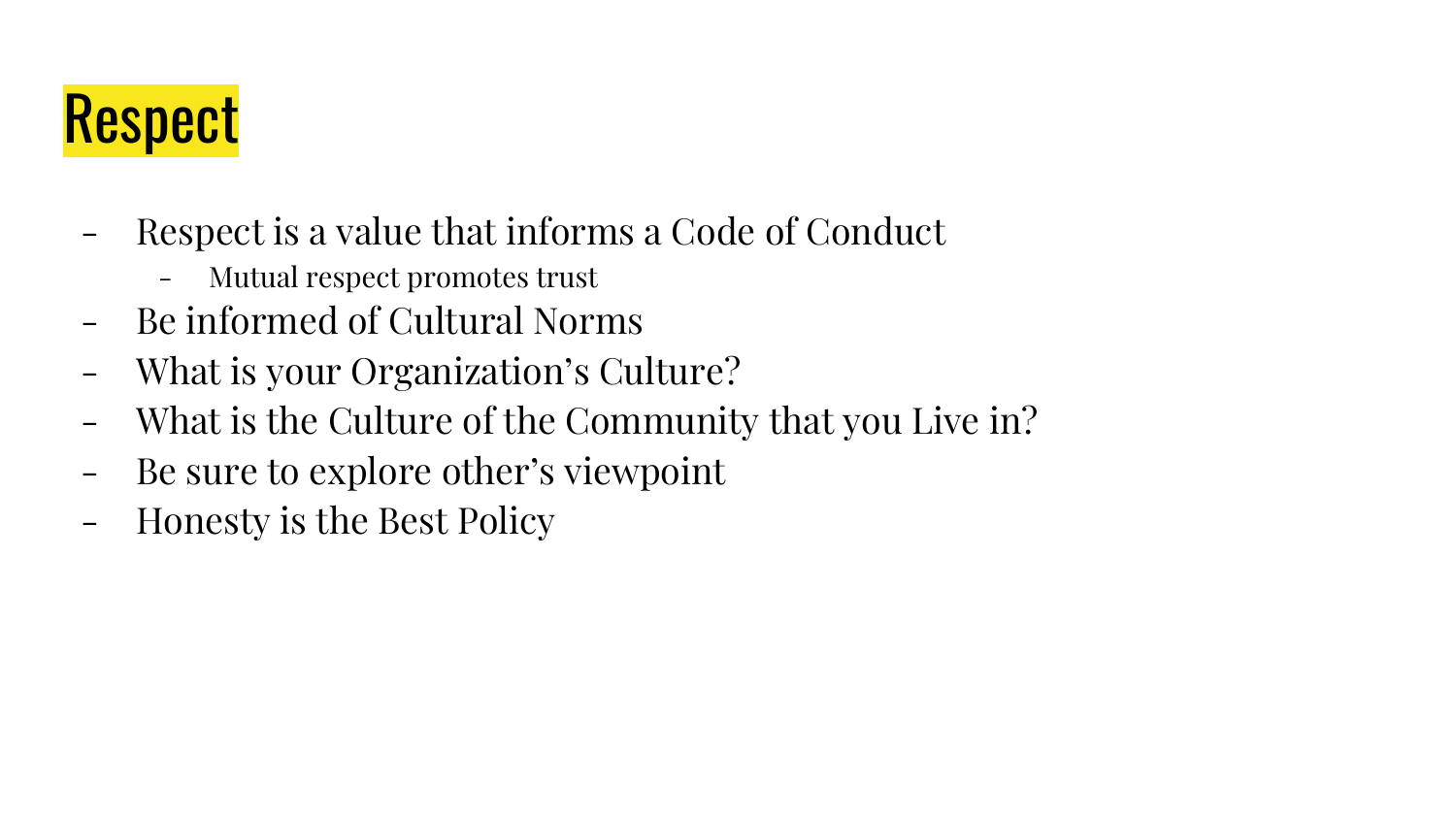# Food for Thought

- Two other things to Remember
	- Never Badmouth someone behind their back
	- Always Conduct yourself in a Professional Manner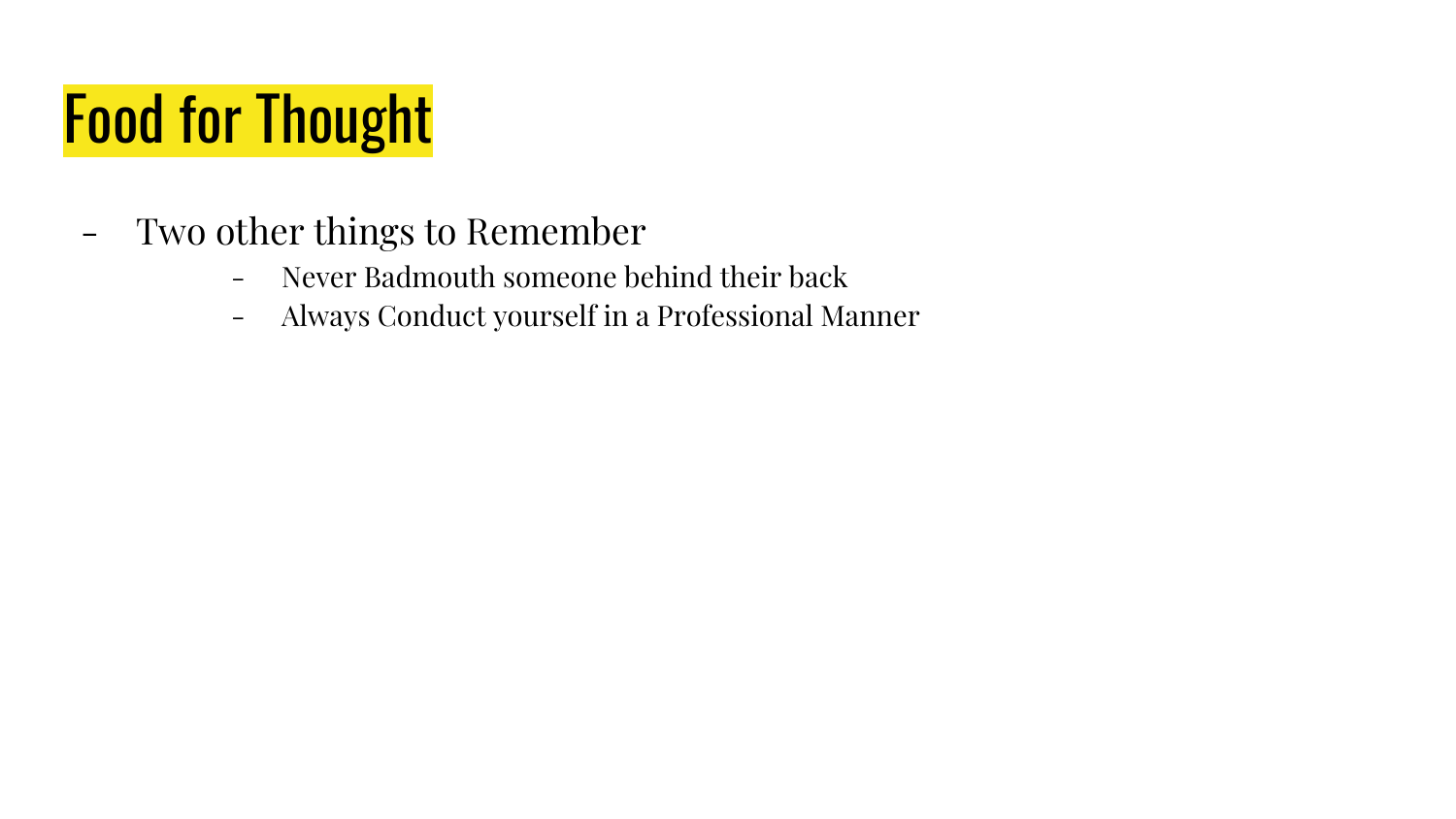#### Code of Conduct: Responsibility and Honesty

- Take Responsibility
	- Base Decisions and Actions on Everyone's best Interests
	- Fulfill Commitments
	- Own your Mistakes
- Be Honest
	- Be Truthful in your communications and conduct
	- Disclose any Weaknesses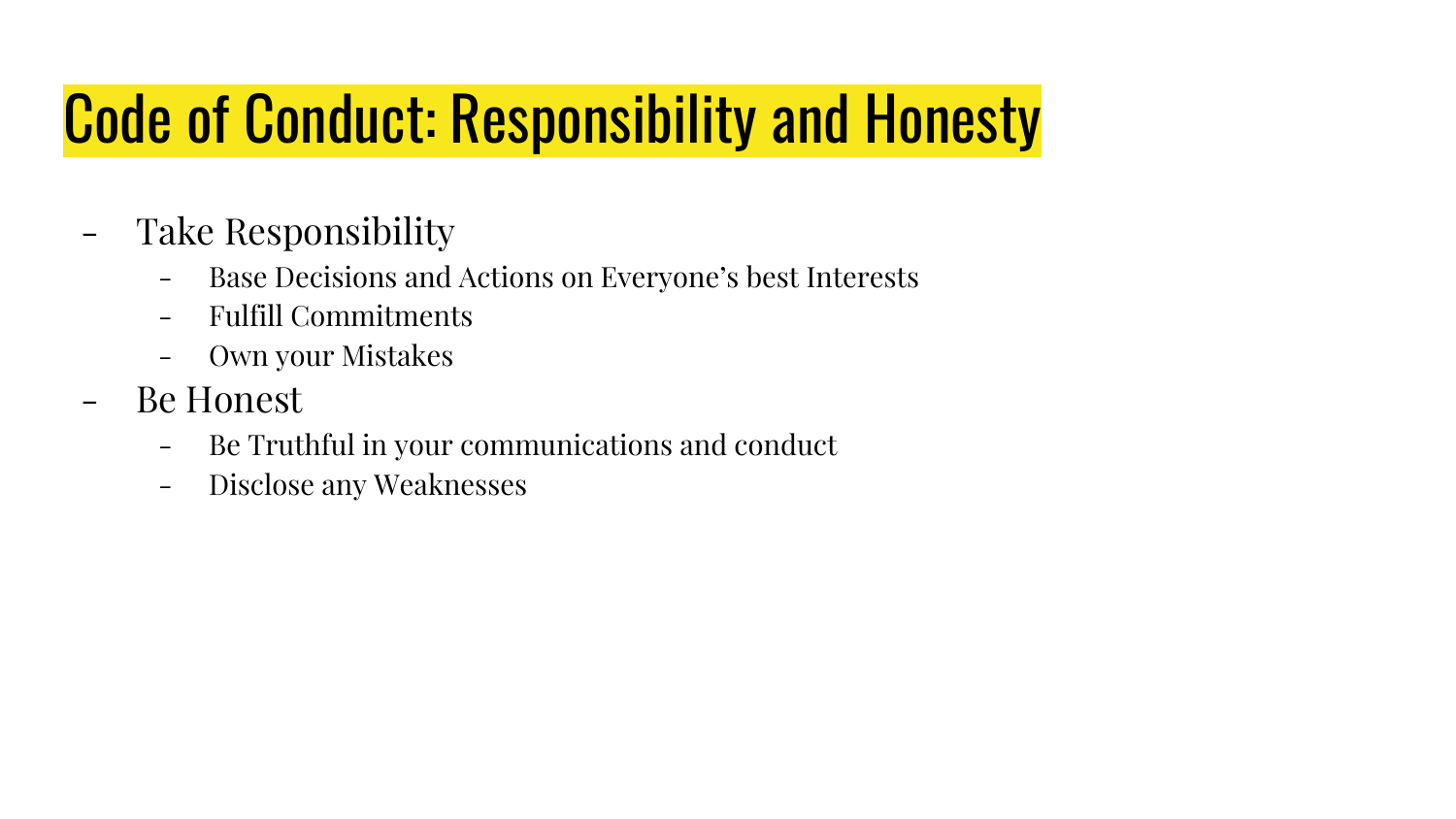#### Personal Code of Conduct

- Have a Personal Code of Conduct to Guide you
- Base your Code on Values that mean something to you
- Think about your personal values and convert them in to standards
	- Make sure that you can put these standards in to practice
	- Try to spot any standards that could come into conflict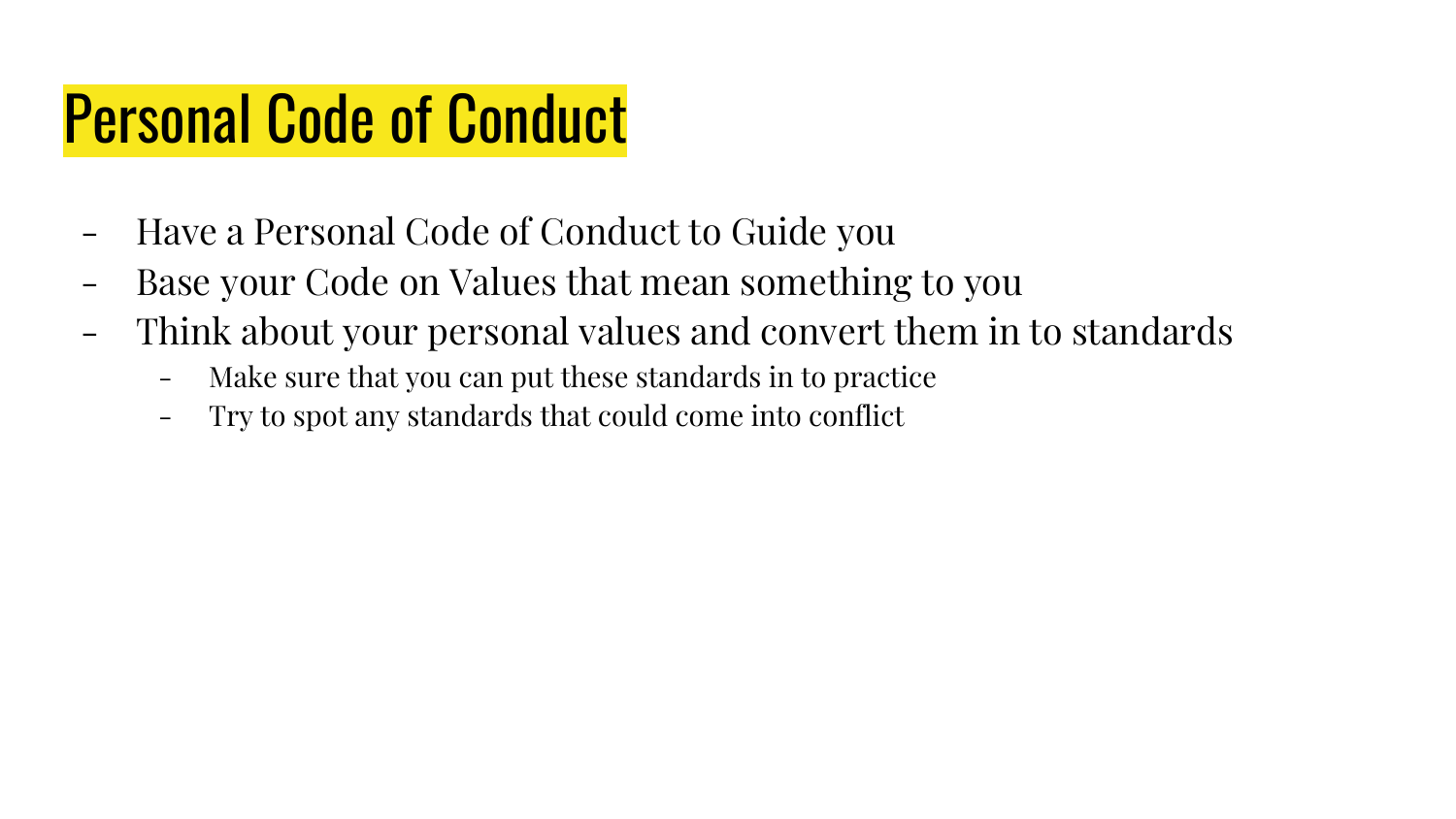## Think, Pair, Share

- 1. Draft Your Standards
- 2. Talk to your Group
	- a. Are your standards practical?
- 3. Refine your Code
	- a. Use the Feedback from your group to test for conflict
- 4. Share What you have Discussed